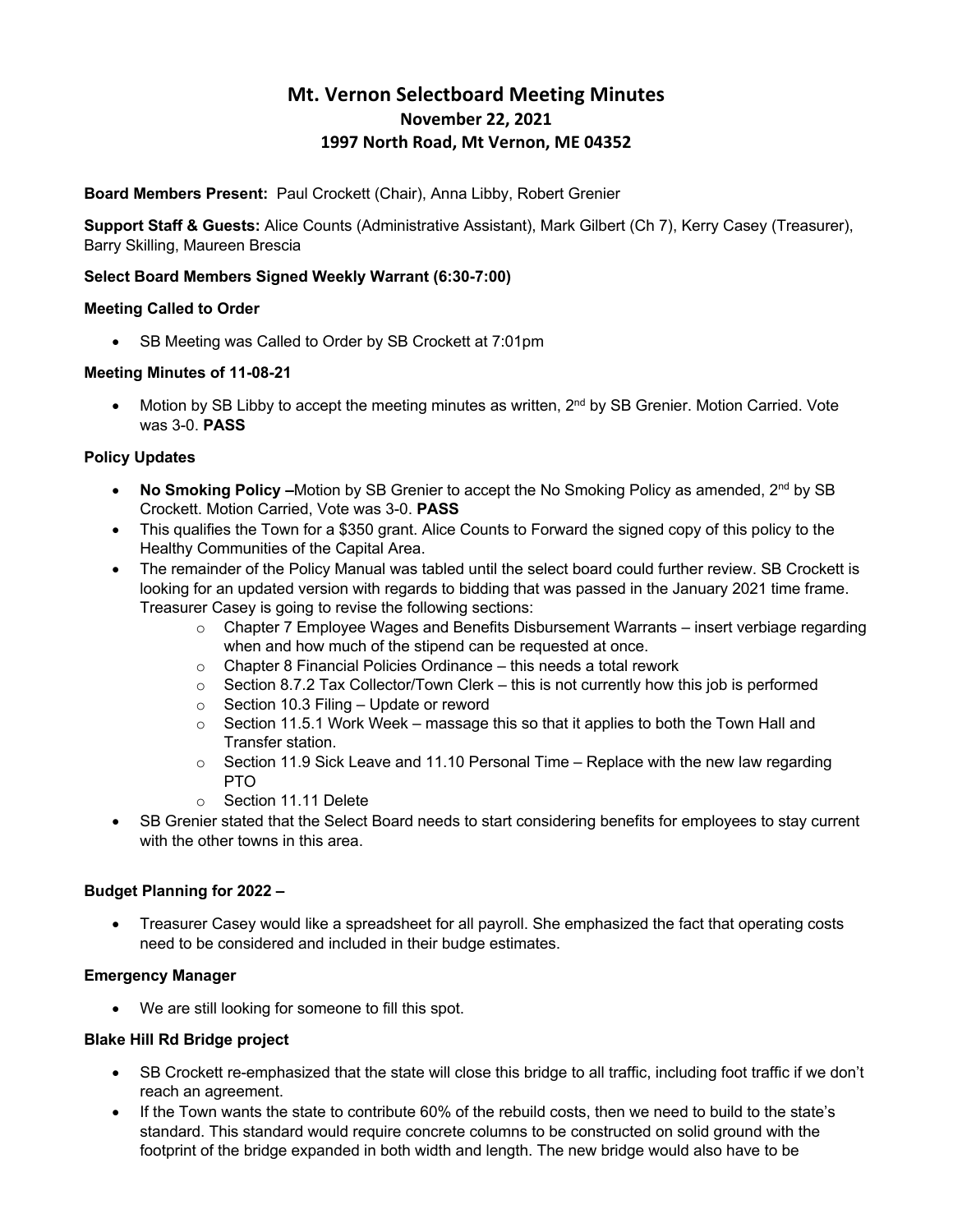engineered. Barry Skilling, a concerned resident, recommended that we go this route because then if anything were to go wrong, the state would have ownership in this and would have to assume the majority of the liability.

• Barry Skilling mentioned that we should check with the University at Orono to see if we could get a competitive bid for the engineering on this project and also look into a grant to possibly cover the Town's portion of this rebuild.

## **Annual Audit**

• Treasurer Casey stated the audit is currently in progress.

#### **E911 Updates**

• SB Grenier will speak with Andy Dube regarding printing several 2x2 laminated maps which will be available for purchase to the community. These will also be available for Rescue, Fire, Planning Board, CEO and Town Office.

## **Trio –**

• SB Crockett stated there is a web version and a hosted version. The Town paid for the web version but did not implement it. He still has some questions that he needs to bounce off Harris Computers before making a final decision. He said he would try and arrange a Zoom Meeting between the Select Board, Clerks, Treasurer and Harris Computers to get these questions answered and better understand some of the problems that currently exist with the software.

# **Other Business**

#### **Map/Lot Index Updates**

There is a new index to accompany the Town Map. There is a sort by name, by map/lot and by address. These indices will be updated monthly so that the information contained within them will always be current. Alice Counts agreed to provide SB Crockett with an excel file so he can prepare it for Andy Dube at Diversified Drafting for inclusion on the Town Hall Map.

#### **EPA/DEP**

• SB Grenier has been in contact with DEP as well as some of the residents regarding resolution to the reported dumping in the wetlands. SB Crockett asked SB Grenier to again talk with CEO Butler regarding this issue.

#### **Oldest Citizen**

• Marjorie Jacobs and Dorothy Kent have been added to the Town's Oldest Citizen Placard.

#### **Solar Farms**

• Ordinance Committee to Review the possibility in support of this for incoming tax revenue. This is go in front of the Town for approval. Decommissioning needs to be looked at to ensure that the owners of any future Solar Farms will take the responsibility of Removing their equipment from the land after it is no longer a viable source of energy.

## **Planning Board Training**

• The Select Board approved Alice Counts' request to attend the Planning Board training.

#### **Computer Purchase for Administrative Assistant**

• The Select Board agreed to look into the feasibility of Alice Counts' request to purchase a new computer due to the many issues she has been experiencing with her current system.